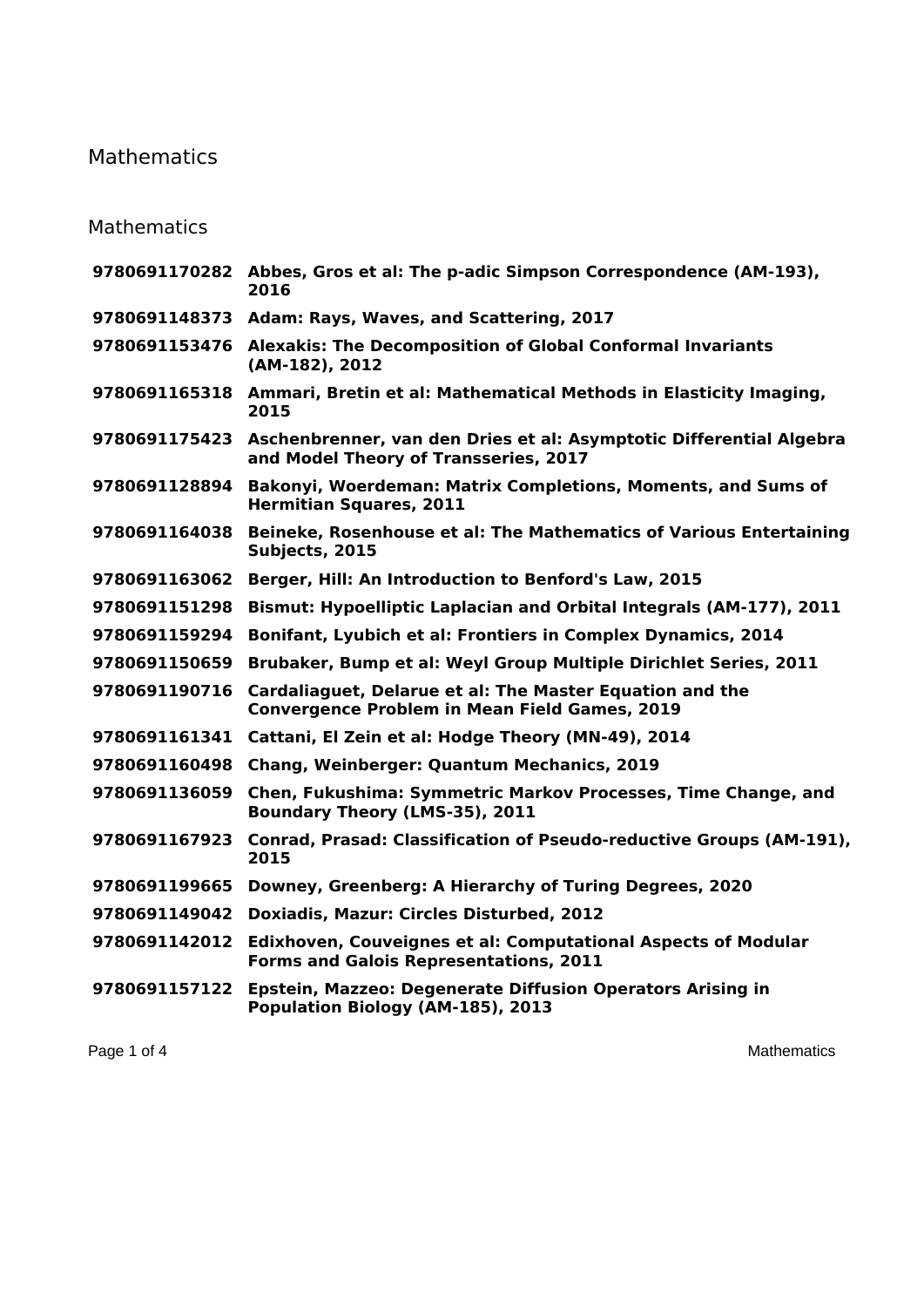| 9780691158884 | Epstein: Agent Zero, 2014                                                                                                        |
|---------------|----------------------------------------------------------------------------------------------------------------------------------|
| 9780691121574 | <b>Fallat, Johnson: Totally Nonnegative Matrices, 2011</b>                                                                       |
| 9780691147949 | Farb, Margalit: A Primer on Mapping Class Groups (PMS-49), 2011                                                                  |
| 9780691153131 | Fefferman, Graham: The Ambient Metric (AM-178), 2011                                                                             |
| 9780691159416 | Fefferman, Ionescu et al: Advances in Analysis, 2014                                                                             |
| 9780691167510 | Ferreirós: Mathematical Knowledge and the Interplay of Practices,<br>2015                                                        |
|               | 9780691182148 Gaitsgory, Lurie: Weil's Conjecture for Function Fields, 2019                                                      |
| 9780691181301 | <b>Garoche: Formal Verification of Control System Software, 2019</b>                                                             |
| 9780691153896 | Goebel, Sanfelice et al: Hybrid Dynamical Systems, 2012                                                                          |
| 9780691154244 | Green, Griffiths et al: Mumford-Tate Groups and Domains, 2012                                                                    |
| 9780691153469 | <b>Haddad, Nersesov: Stability and Control of Large-Scale Dynamical</b><br>Systems, 2011                                         |
| 9780691191041 | Haesemeyer, Weibel: The Norm Residue Theorem in Motivic<br>Cohomology, 2019                                                      |
| 9780691175836 | <b>Harris: Mathematics without Apologies, 2017</b>                                                                               |
| 9780691175218 | <b>Hespanha: Noncooperative Game Theory, 2017</b>                                                                                |
| 9780691161686 | Hrushovski, Loeser: Non-Archimedean Tame Topology and Stably<br>Dominated Types (AM-192), 2016                                   |
| 9780691170541 | <b>Ikromov, Müller: Fourier Restriction for Hypersurfaces in Three</b><br>Dimensions and Newton Polyhedra (AM-194), 2016         |
| 9780691117133 | <b>Imhausen: Mathematics in Ancient Egypt, 2016</b>                                                                              |
| 9780691174822 | Isett: Hölder Continuous Euler Flows in Three Dimensions with<br><b>Compact Support in Time, 2017</b>                            |
| 9780691156859 | Katz, Folkerts et al: Sourcebook in the Mathematics of Medieval<br><b>Europe and North Africa, 2016</b>                          |
| 9780691149059 | Katz, Parshall: Taming the Unknown, 2014                                                                                         |
|               | 9780691153308 Katz: Convolution and Equidistribution, 2012                                                                       |
| 9780691156545 | Lan: Arithmetic Compactifications of PEL-Type Shimura Varieties,<br>2013                                                         |
| 9780691153551 | Lindenstrauss, Preiss et al: Fréchet Differentiability of Lipschitz<br>Functions and Porous Sets in Banach Spaces (AM-179), 2012 |
| 9780691158662 | Margalit, Clay: Office Hours with a Geometric Group Theorist, 2017                                                               |
| 9780691173375 | <b>Mazur: Enlightening Symbols, 2016</b>                                                                                         |
| 9780691147611 | Miller: Benford's Law, 2015                                                                                                      |

Page 2 of 4 Mathematics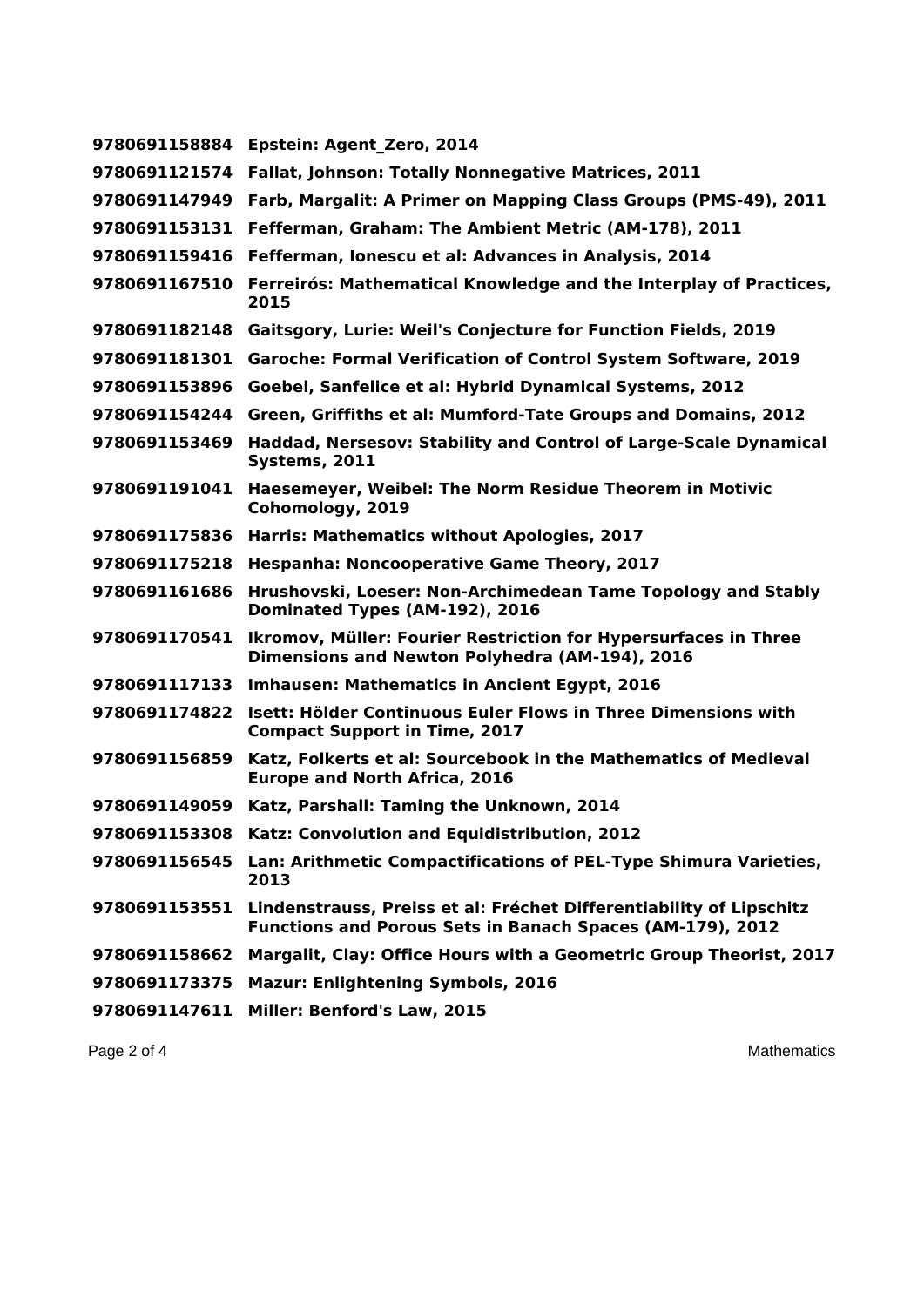| 9780691166902 | Mühlherr, Petersson et al: Descent in Buildings (AM-190), 2015                                                                         |
|---------------|----------------------------------------------------------------------------------------------------------------------------------------|
| 9780691176000 | Nahin: The Logician and the Engineer, 2017                                                                                             |
| 9780691197890 | Raghuram, Harder: Eisenstein Cohomology for GL and the Special<br><b>Values of Rankin-Selberg L-Functions, 2019</b>                    |
| 9780691142173 | Roach, Stratis et al: Mathematical Analysis of Deterministic and<br><b>Stochastic Problems in Complex Media Electromagnetics, 2012</b> |
| 9780691161853 | Rodman: Topics in Quaternion Linear Algebra, 2014                                                                                      |
| 9780691171920 | <b>Rosenhouse, Beineke: The Mathematics of Various Entertaining</b><br>Subjects, 2017                                                  |
| 9780691202082 | Scholze, Weinstein: Berkeley Lectures on p-adic Geometry, 2020                                                                         |
| 9780691181387 | <b>Schwartz: The Plaid Model, 2019</b>                                                                                                 |
| 9780691160757 | Sogge: Hangzhou Lectures on Eigenfunctions of the Laplacian<br>(AM-188), 2014                                                          |
| 9780691164502 | Sorrentino: Action-minimizing Methods in Hamiltonian Dynamics<br>(MN-50), 2015                                                         |
|               | 9780691196411 Stillwell: Reverse Mathematics, 2019                                                                                     |
| 9780691197296 | Stillwell: Statistical Inference via Convex Optimization, 2019                                                                         |
| 9780691162515 | Street: Multi-parameter Singular Integrals. (AM-189), 2014                                                                             |
| 9780691212425 | Szeftel, Klainerman: Global Nonlinear Stability of Schwarzschild<br><b>Spacetime under Polarized Perturbations, 2020</b>               |
| 9780691144771 | <b>Tretkoff, Im Hof: Complex Ball Quotients and Line Arrangements in</b><br>the Projective Plane (MN-51), 2016                         |
| 9780691191751 | Tu: Introductory Lectures on Equivariant Cohomology, 2020                                                                              |
| 9780691175997 | Van Brummelen: Heavenly Mathematics, 2017                                                                                              |
| 9780691133157 | Vidyasagar: Hidden Markov Processes, 2014                                                                                              |
| 9780691160504 | Voisin: Chow Rings, Decomposition of the Diagonal, and the<br>Topology of Families (AM-187), 2014                                      |
|               | 9780691171715 Wagner: Making and Breaking Mathematical Sense, 2017                                                                     |
|               | 9780691157757 Waldhausen, Jahren et al: Spaces of PL Manifolds and Categories of<br><b>Simple Maps (AM-186), 2013</b>                  |
|               | 9780691193779 Wüstholz, Fuchs: Arithmetic and Geometry, 2019                                                                           |
| 9780691155913 | Yuan, Zhang et al: The Gross-Zagier Formula on Shimura Curves,<br>2012                                                                 |
|               | 9780691147321 Zaccarian, Teel: Modern Anti-windup Synthesis, 2011                                                                      |
|               | 9780691153704 Zannier, Masser: Some Problems of Unlikely Intersections in<br>Arithmetic and Geometry (AM-181), 2012                    |
| Page 3 of 4   | <b>Mathematics</b>                                                                                                                     |